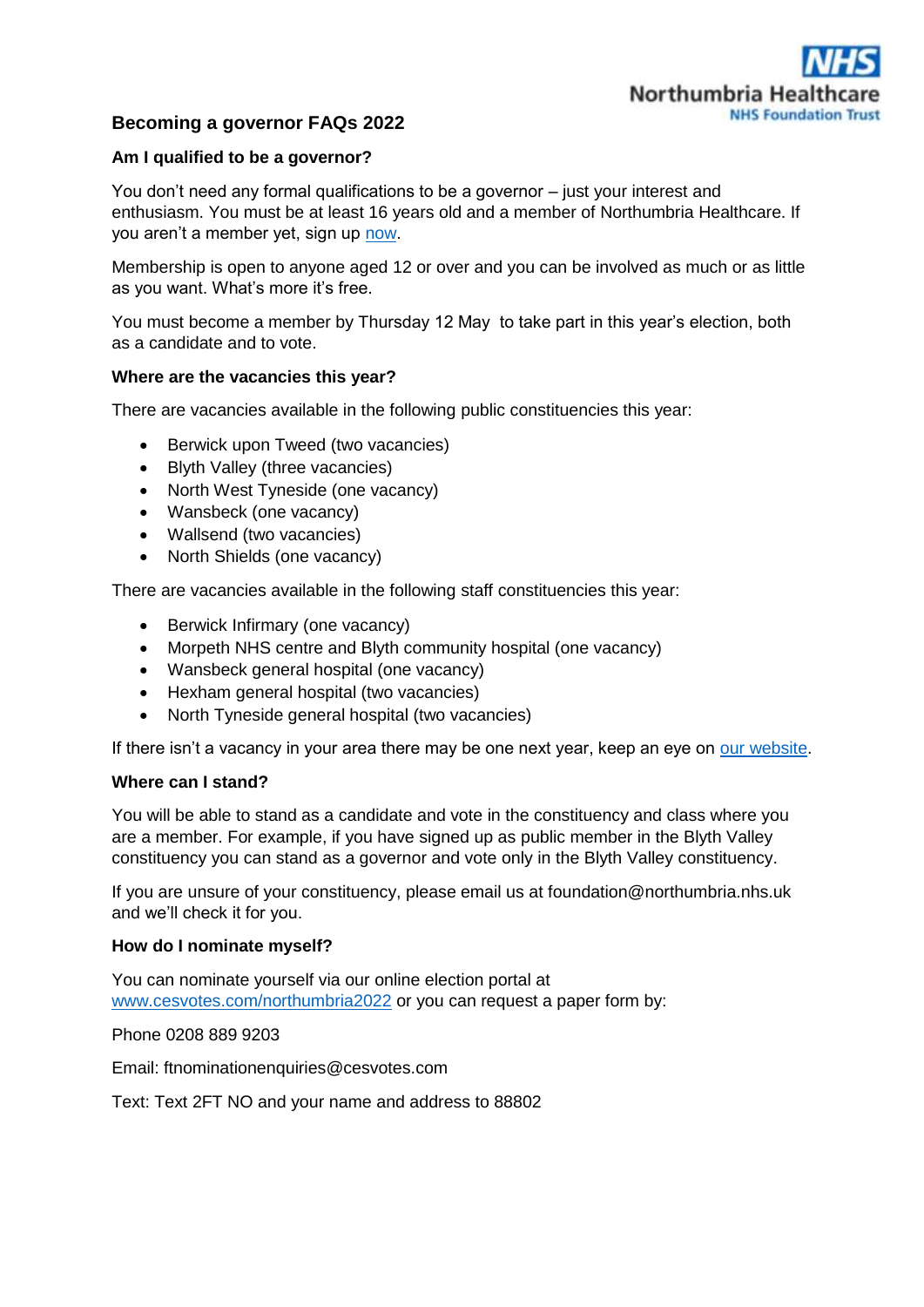

Nominations close at 5pm on 12 May.

#### **What does the nomination need?**

Your nomination will ask for a 250-word election statement. This will give your community an idea of what you stand for. Why do you want to become a governor? What aspects of your local health services do you feel strongly about? What do you feel you can most contribute?

Your statement is entirely up to you, but the word limit is strict. You can include a photo of yourself in your election statement and we strongly recommend you do so - it will make you more approachable.

# **How do I improve my chances?**



By far the best way to improve your chances to get elected is to invite your friends and acquaintances to join the Trust – and then encourage them to vote for you!

In order to vote in this year's elections, they must become members by 12 May.

#### **What are the key dates?**

The key dates in our elections are:

Nomination stage

- Opened Monday 11 April 2022
- Close Thursday 12 May 2022 at 5:00PM

#### Election (voting) stage

- Open Tuesday 7 June 2022
- Close Thursday 30 June 2022 at 5:00PM

Declaration of results - Friday 1 July 2022

#### **What happens after the poll?**

Once the results are declared, all newly elected governors are invited to take part in a governor induction and complete the necessary paperwork i.e. code of conduct, declaration of interests, DBS (criminal record) check

We also expect all governors to provide a short biography and a photograph to be published on the Trust website – we want our governors to be accessible to those who elected them.

Governors will then officially take their posts on 1 August 2022.